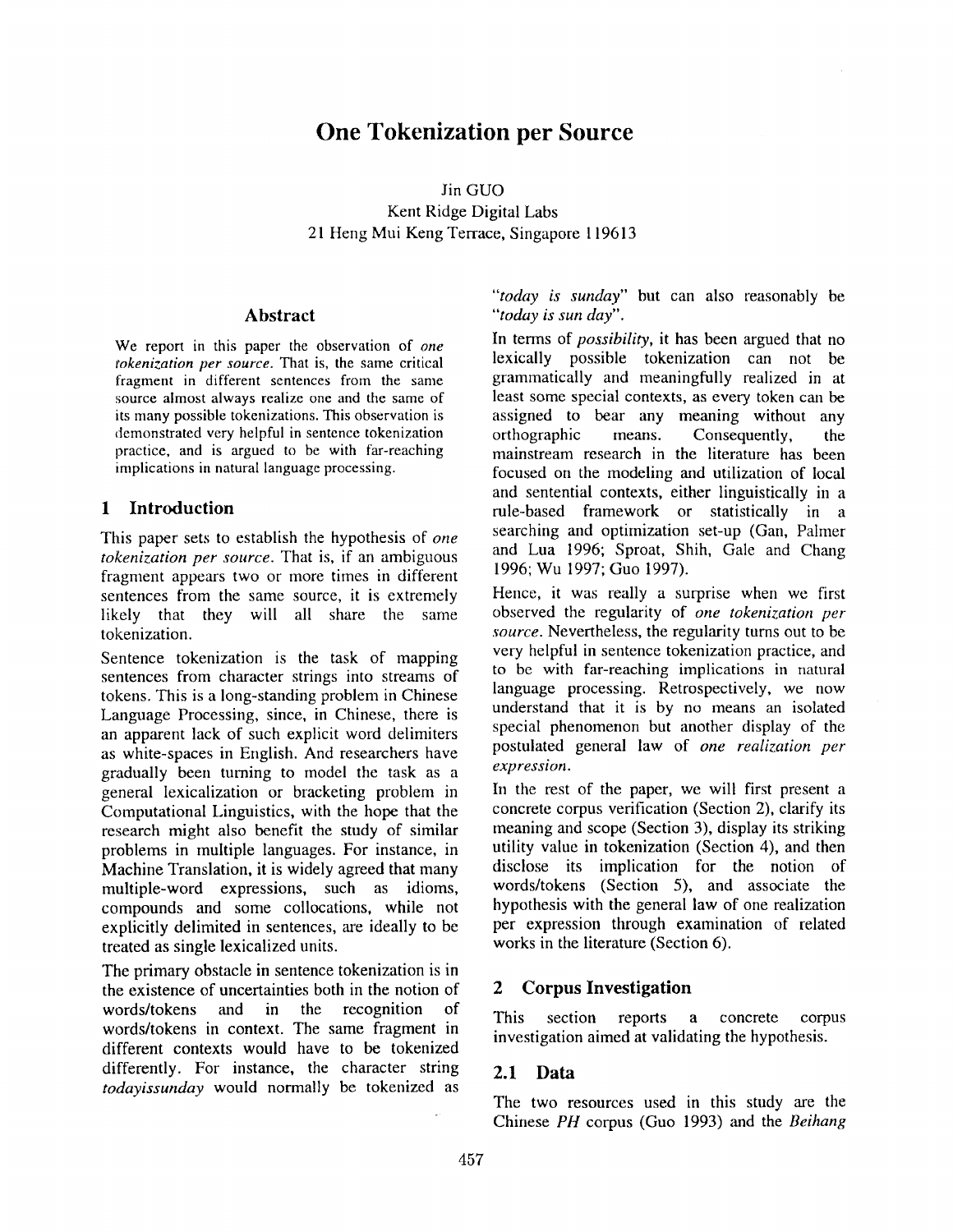dictionary (Liu and Liang 1989). The Chinese *PH*  corpus is a collection of about 4 million morphemes of news articles from the single source of China's *Xinhua* News Agency in 1990 and 1991. The *Beihang* dictionary is a collection of about *50,000* word-like tokens, each of which occurs at least 5 times in a balanced collection of more than 20 million Chinese characters.

What is unique in the *PH* corpus is that all and only *unambiguous* token boundaries with respect to the *Beihang* dictionary have been marked. For instance, if the English character string *fundsandmoney* were in the *PH* corpus, it would be in the form of *fundsand/money,* since the position in between character  $d$  and  $m$  is an unambiguous token boundary with respect to normal English dictionary, but *fundsand* could be *either funds~and or fund/sand.* 

There are two types of fragments in between adjacent unambiguous token boundaries: those which are dictionary entries on the whole, and those which are not.

# 2.2 Dictionary-Entry Fragments

We manually tokenized in context each of the dictionary-entry fragments in the first 6,000 lines of the *PH* corpus. There are 6,700 different fragments which cumulatively occur 46,635 times. Among them, 14 fragments (Table 1, Column I) realize different tokenizations in their 87 occurrences. 16 tokenization errors would be introduced if taking majority tokenizations only (Table 2).

Also listed in Table I are the numbers of fragments tokenized as single tokens (Column 2) or as a stream of multiple tokens (Column 3). For instance, the first fragment must be tokenized as a single token for 17 times but only for once as a token-pair.

*Table 1: Dictionary-entry fragments realizing different tokenizations in the PH corpus.* 

| 不断  |  | 所在 |  |
|-----|--|----|--|
| 城市  |  | 冬天 |  |
| 党中央 |  | 先生 |  |
|     |  | 好的 |  |
| 才能  |  | 大气 |  |
| 日前  |  | 高等 |  |
| 年底  |  | 上层 |  |

*Table 2: Statistics for dictionary-entry fragments.* 

| (0)<br>Fragment    | All   | (2)<br>Multiple | $(3)=(2)/(1)$<br>Percentage |
|--------------------|-------|-----------------|-----------------------------|
| <i>Occurrences</i> | 46635 |                 | ). 19                       |
| Forms              | 6700  |                 | 0.21                        |
| Errors             | 46635 |                 | د0 '                        |

In short, 0.19% of all the different dictionary-entry fragments, taking 0.21% of all the occurrences, have realized different tokenizations, and 0.03% tokenization errors would be introduced if forced to take one tokenization per fragment.

# **2.3 Non-Dictionary-Entry Fragments**

Similarly, we identified in the *PH* corpus all fragments that are not entries in the *Beihang*  dictionary, and manually tokenized each of them in context. There are *14,984* different fragments which cumulatively occur *49,308* times. Among them, only 35 fragments (Table 3) realize different tokenizations in their 137 occurrences. 39 tokenization errors would be introduced if taking majority tokenizations only (Table 4).

*Table 3: Non-dictionary-entry fragments realizing different tokeni: ations in the PH corpus.* 

| 白银矿   | 北山区  | 从属于   | 从小学 |
|-------|------|-------|-----|
| 大厂矿   | 大都会  | 大路上   | 大学校 |
| 多少年   | 防治水  | 个人大   | 个人中 |
| 工作为   | 化工作  | 加强调   | 列车队 |
| 美国会   | 牧草地  | 南通过   | 其中东 |
| 人大会   | 日前作  | 日夜里   | 上工人 |
| ┽╌╾┞┨ | 十一日至 | 团拜会   | 新安放 |
| 要好的   | 一时间  | 游客人   | 着重要 |
| 政协会   | 中共同  | 有计划生育 |     |

*Table 4: Statistics for non-dictionary entry fragments.* 

| (0)<br>Fragment    | All   | (2)<br>Multiple | $(3)=(2)/(1)$<br>Percentage |
|--------------------|-------|-----------------|-----------------------------|
| Forms              | 14984 |                 | ).21                        |
| <i>Occurrences</i> | 49308 |                 | 0.28                        |
| Errors             | 49308 | 39              | ).08                        |

In short, 0.23% of all the non-dictionary-entry fragments, taking 0.28% of all occurrences, have realized different tokenizations, and 0.08% tokenization errors would be introduced if forced to take one tokenization per fragment.

# **2.4 Tokenization Criteria**

Some readers might question the reliability of the preceding results, because it is well-known in the literature that both the inter- and intra-judge tokenization consistencies can hardly be better than 95% but easily go worse than 70%, if the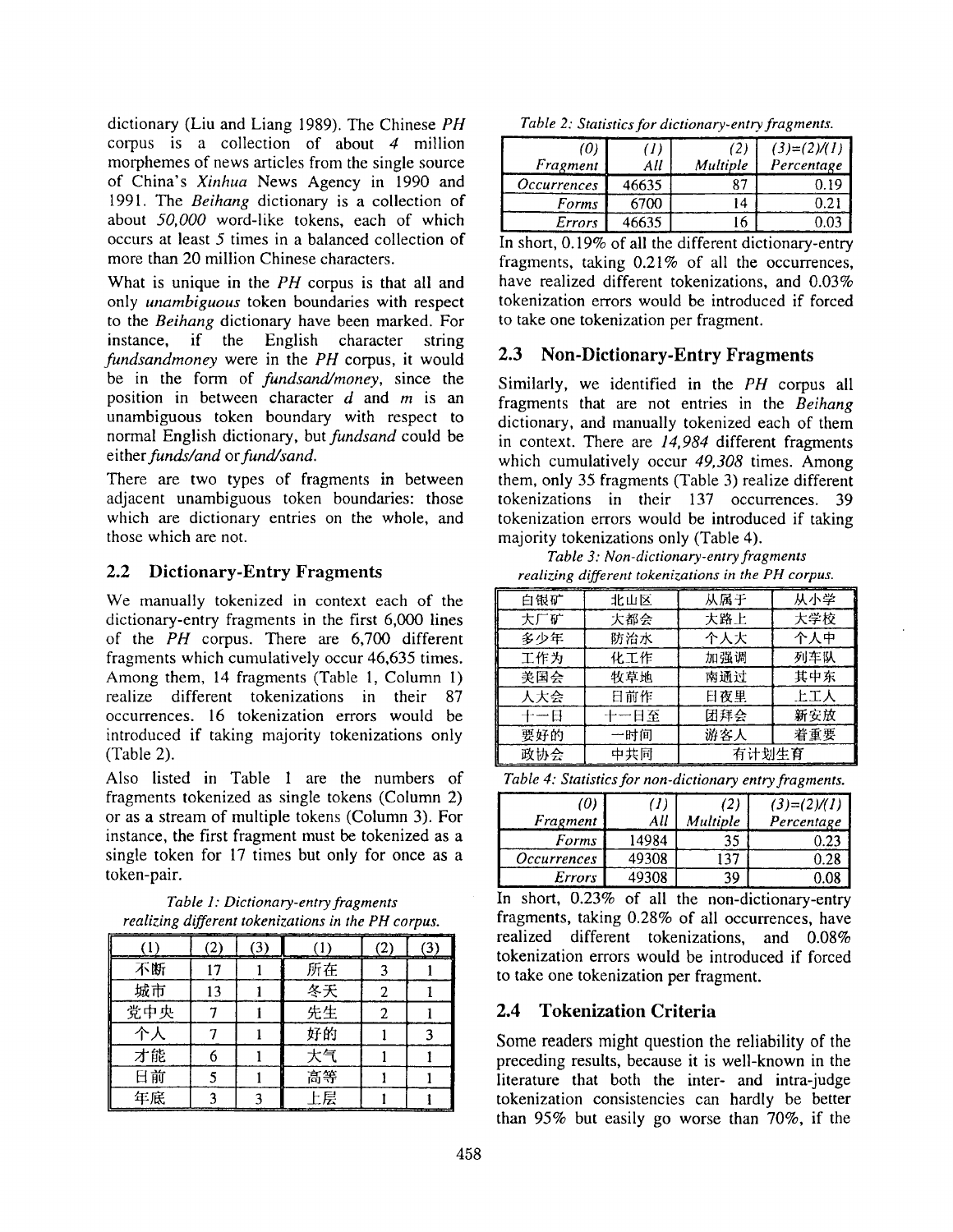tokenization is guided solely by the *intuition* of human judges.

To ensure consistency, the manual tokenization reported in this paper has been independently done twice under the following three criteria, applied in that order:

- *(1) Dictionary Existence:* The tokenization contains no non-dictionary-entry character fragment.
- (2) *Structural Consistency: The* tokenization has *no crossing-brackets* (Black, Garside and Leech 1993) with at least one correct and complete structural analysis of its underlying sentence.
- (3) *Maximum Tokenization: The* tokenization is a *critical tokenization* (Guo 1997).

The basic idea behind is to regard sentence tokenization as a (shallow) type of (phrasestructure-like) morpho-syntactic parsing which is to assign a tree-like structure to a sentence. The tokenization of a sentence is taken to be the single-layer bracketing corresponding to the highest-possible cross-section of the sentence tree, with each bracket a token in dictionary.

Among the three criteria, both the criterion of dictionary existence and that of maximum tokenization are well-defined without any uncertainty, as long as the tokenization dictionary is specified.

However, the criterion of structural consistency is somewhat under-specified since the same linguistic expression may have different sentence structural analyses under different grammatical theories and/or formalisms, and it may be read differently by different people.

Fortunately, our tokenization practice has shown that this is not a problem when all the controversial fragments are carefully identified and their tokenizations from different grammar schools are purposely categorized. Note, the emphasis here is not on producing a unique "correct" tokenization but on managing and minimizing tokenization inconsistency<sup>1</sup>.

#### **3 OneTokenization per Source**

Noticing that all the fragments studied in the preceding section are *critical fragments* (Guo 1997) from the same *source,* it becomes reasonable to accept the following hypothesis.

**One tokenization per source:** *For any critical fragment from a given source, if one of its tokenization is correct in one occurrence, the same tokenization is also correct in all its other occurrences.* 

The linguistic object here is a critical fragment, i.e., the one in between two adjacent critical points or unambiguous token boundaries (Guo 1997), but not an arbitrary sentence segment. The hypothesis says nothing about the tokenization of a noncritical fragment. Moreover, the hypothesis does not apply even if a fragment is critical in some other sentences from the same source, but not critical in the sentence in question.

The hypothesis does *not* imply context independence in tokenization. While the correct tokenization correlates decisively with its source, it does not indicate that the correct tokenization has no association with its local sentential context. Rather, the tokenization of any fragment has to be realized in local and sentential context.

It might be arguable that the *PH* corpus of 4 million morphemes is not big enough to enable many of the critical fragments to realize their different readings in diverse sentential contexts. To answer the question, 10 colleagues were asked to tokenize, *without* seeing the context, the most frequent 123 non-dictionary-entry critical fragments extracted from the *PH* corpus. Several of these fragments<sup>2</sup> have thus been marked "context dependent", since they have "obvious" different readings in different contexts. Shown in Figure I are three examples.

| 219 [ c< 先进 水 > < 先 进水 > ] |  |
|----------------------------|--|
| 180 [ c< 主要 是 > < 主 要是 > ] |  |
| 106 [< 人参 加 > c< 人 参加 > ]  |  |

*Figure 1: Critical fragments with "obvious" multiple readings. Preceding numbers are their occurrence counts in the PH corpus.* 

<sup>&</sup>lt;sup>1</sup> For instance, the Chinese fragment  $\uparrow \uparrow \uparrow \uparrow$ (secondary primary school) is taken as "[secondary (and) primary] school" by one school of thought, but "[secondary (school)] (and) [primary school]" by another. But both will never agree that the fragment must be analyzed differently in different context.

<sup>2</sup> While all fragments are lexically ambiguous in tokenization, many of them have received consistent unique tokenizations, as these fragments are, to the human judges, *self-sufficient* for comfortable ambiguity resolution.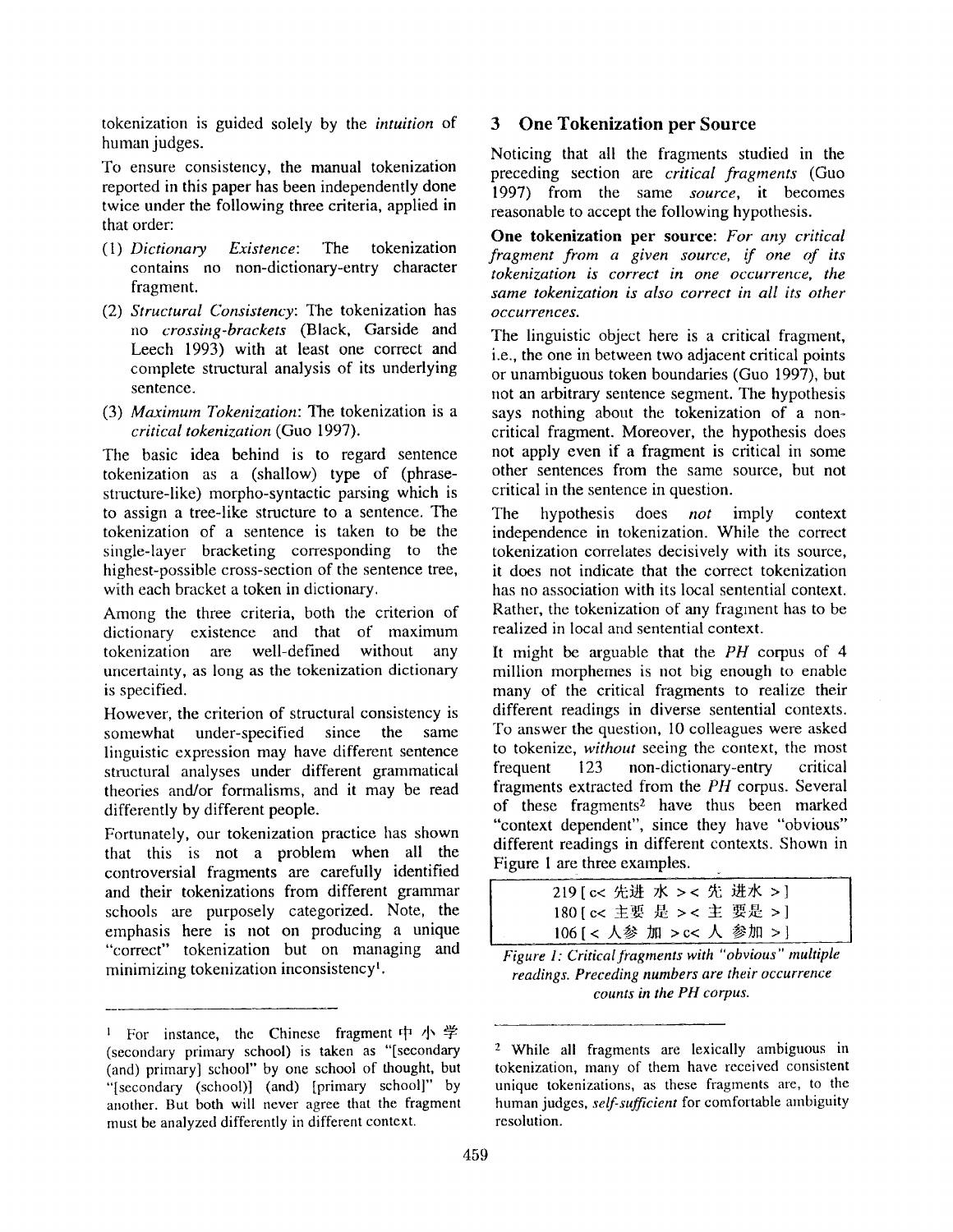We looked all these questionable fragments up in a larger corpus of about 60 million morphemes of news articles collected from the same source as that of the *PH* corpus in a longer time span from 1989 to 1993. It turns out that all the fragments each always takes one and the same tokenization with no exception.

While we have not been able to specify the notion of *source* used in the hypothesis to the same clarity as that of critical fragment and critical tokenization in (Guo 1997), the above empirical test has made us feel comfortable to believe that the scope of the source can be sufficiently large to cover any single domain of practical interest.

# **4 Application in Tokenization**

The hypothesis of one tokenization per source can be applied in many ways in sentence tokenization. For tokenization ambiguity resolution, let us examine the following strategy:

**Tokenization by memorization:** *If the correct tokenization of a critical fragment is known in one context, remember the tokenization. If the same critical fragment is seen again, retrieve its stored tokenization. Otherwise, if a critical fragment encountered has no stored tokenization, randomly select one of its critical tokenizations.* 

This is a pure and straightforward implementation of the hypothesis of one tokenization per source, as it does not explore any constraints other than the tokenization dictionary.

While sounds trivial, this strategy performs surprisingly well. While the strategy is universally applicable to any tokenization ambiguity resolution, here we will only examine its performance in the resolution of critical ambiguities (Guo 1997), for ease of direct comparison with works in the literature.

As above, we have manually tokenized<sup>3</sup> all nondictionary-entry critical fragments in the *PH*  corpus; i.e., we have known the correct tokenizations for all of these fragments. Therefore, if any of these fragments presents somewhere else, its tokenization can be readily retrieved from what we have manually done. If the hypothesis holds perfect, we could not make any error.

The only weakness of this strategy is its apparent inadequacy in dealing with the *sparse data problem.* That is, for unseen critical fragments, only the simplest tokenization by random selection is taken. Fortunately, we have seen on the *PH*  corpus that, on average, each non-dictionary-entry critical fragment has just two (100,398 over 49,308 or 2.04 to be exact) critical tokenizations to be chosen from. Hence, a tokenization accuracy of about 50% can be expected for unknown nondictionary-entry critical fragments.

The question then becomes that: what is the chance of encountering a non-dictionary-entry critical fragment that has not been seen before in the *PH* corpus and thus has no known correct tokenization? A satisfactory answer to this question can be readily derived from the Good-Turing Theorem<sup>4</sup> (Good 1953; Church and Gale with Kruskal 1991, page 49).

*Table 5: Occurrence distribution of non-dictionaryentry critical fragments in the* PH *corpus.* 

| Nr | 9587 | 2181 | 939 | 523 | 339 |
|----|------|------|-----|-----|-----|
|    |      |      |     |     | ≥9  |
| Nr | 230  | 188  | 28  | Q4  | 775 |

Table 4 and Table 5 show that, among the 14,984 different non-dictionary-entry critical fragments and their 49,308 occurrences in the *PH* corpus, 9,587 different fragments each occurs exactly once. By the Good-Turing Theorem, the chance of encountering an arbitrary non-dictionary-entry critical fragment that is not in the *PH* corpus is about 9,587 over 49,308 or slightly less than 20%.

In summary, if applied to non-dictionary-entry critical fragment tokenization, the simple strategy of tokenization by memorization delivers virtually 100% tokenization accuracy for slightly over 80% of the fragments, and about 50% accuracy for the rest 20% fragments, and hence has an overall tokenization accuracy of better than 90% (=  $80\%$  x  $100\% + 20\% \times 50\%$ ).

<sup>&</sup>lt;sup>3</sup> This is not a prohibitive job but can be done well within one man-month, if the hypothesis is adopted.

<sup>4</sup> The theorem states that, when two independent marginally binomial samples  $B_1$ , and  $B_2$  are drawn, the expected frequency  $r^{\dagger}$  in the sample  $B_2$  of types occurring r times in B<sub>i</sub> is  $r'=(r+1)E(N_{r+1})/E(N_r)$ , where  $E(N)$ , is the expectation of the number of types whose frequency in a sample is  $r$ .

What we are looking for here is the quantity of  $r^*E(N)$  for  $r=0$ , or  $E(N)$ , which can be closely approximated by the number of non-dictionary-entry fragments that occurred exactly once in the *PH* corpus.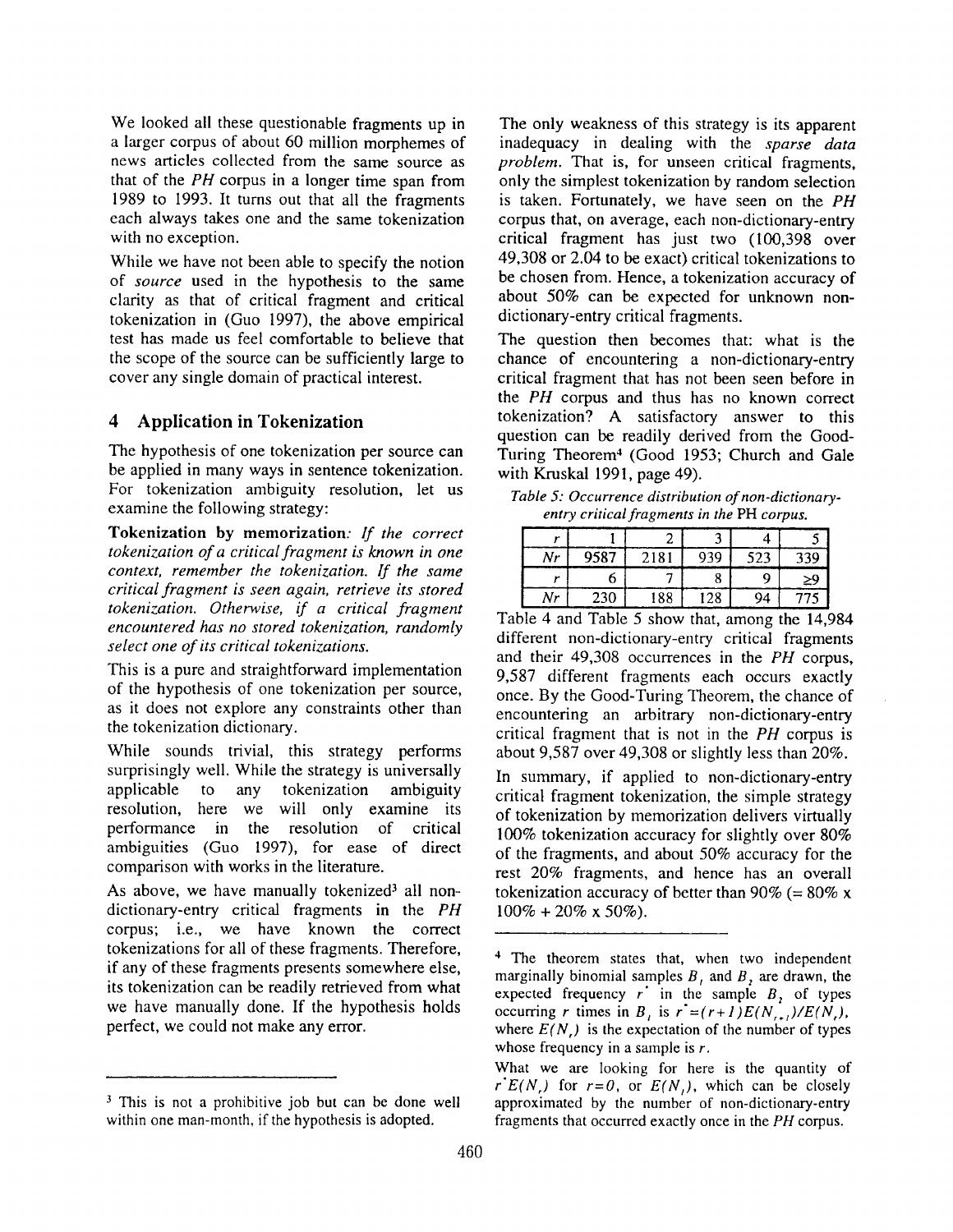This strategy rivals all proposals with directly comparable performance reports in the literature, including<sup>5</sup> the representative one by Sun and T'sou (1995), which has the tokenization accuracy of 85.9%. Notice that what Sun and T'sou proposed is not a trivial solution. They developed an advanced four-step decision procedure that combines both *mutual information* and *t-score*  indicators in a sophisticated way for sensible decision making.

Since the memorization strategy complements with most other existing tokenization strategies, certain types of hybrid solutions are viable. For instance, if the strategy of tokenization by memorization is applied to known critical fragments and the Sun and T'sou algorithm is applied to unknown critical fragments, the overall accuracy of critical ambiguity resolution can be better than 97% (=  $80\% + 20\%$  x 85.9%).

The above analyses, together with some other more or less comparable results in the literature, are summarized in Table 6 below. It is interesting to note that, the best accuracy registered in China's national 863-Project evaluation in 1995 was only 78%. In conclusion, the hypothesis of one tokenization per source is unquestionably helpful in sentence tokenization.

| Approach                                             | Accuracy $(\% )$ |
|------------------------------------------------------|------------------|
| Memorization                                         | 90               |
| Sun et al. (1996)                                    | 85.9             |
| Wong et al. (1994)                                   | 71.2             |
| Zheng and Liu (1997)                                 | 8,               |
| 863-Project 1995 Evaluation<br>(Zheng and Liu, 1997) | 78               |
| Memorization + Sun et al.                            |                  |

| Table 6: Tokenization performance comparisons. |  |
|------------------------------------------------|--|
|------------------------------------------------|--|

# **5 The Notion of Tokens**

Upon accepting the validness of the hypothesis of *one tokenization per source,* and after experiencing its striking utility value in sentence tokenization, now it becomes compelling for a new paradigm. Parallel to what Dalton did for separating physical mixtures from chemical compounds (Kuhn 1970, page 130-135), we are now suggesting to regard the hypothesis as a *lawof-language* and to take it as the proposition of what a word/token must be.

**The Notion of Tokens:** *A stretch of characters is a legitimate token to be put in tokenization dictionary if and only if it does not introduce any violation to the law of one tokenization per source.* 

Opponents should reject this notion instantly as it obviously makes the law of one tokenization per source a *tautology,* which was once one of our own objections. We recommend these readers to reexamine some of Kuhn's (1970) arguments.

Apparently, the issue at hand is not merely over a matter of definition of words/tokens. The merit of the notion, we believe, lies in its far-reaching implications in natural language processing in general and in sentence tokenization in particular.

For instance, it makes the separation between words and non-words operational in Chinese, yet maintains the cohesiveness of words/tokens as a relatively independent layer of linguistic entities for rigorous scrutiny. In contrast, while the paradigm of "mutual affinity" represented by measurements such as mutual information and tscore has repetitively exhibited inappropriateness in the very large number of intermediate cases, the paradigm of "linguistic words" represented by terms like syntactic-words, phonological-words and semantic-words is in essence rejecting the notion of Chinese words/tokens at all, as compounding, phrase-forming and even sentence formation in Chinese are governed by more or less the same set of regularities, and as the whole is always larger than the simple sum of its parts. We shall leave further discussions to another place.

#### **6 Discussion**

Like most discoveries in the literature, when we first captured the regularity several years ago, we simply could not believe it. Then, after careful experimental validation on large representative corpora, we accepted it but still could not imagine

<sup>5</sup> The task there is the resolution of overlapping ambiguities, which, while not exactly the same, is comparable with the resolution of critical ambiguities. The tokenization dictionary they used has about 50,000 entries, comparable to the *Beihang* dictionary we used in this study. The corpus they used has about 20 million words, larger than the *PH* corpus. More importantly, in terms of content, it is believed that both the dictionary and corpus are comparable to what we used in this study. Therefore, the two should more or less be comparable.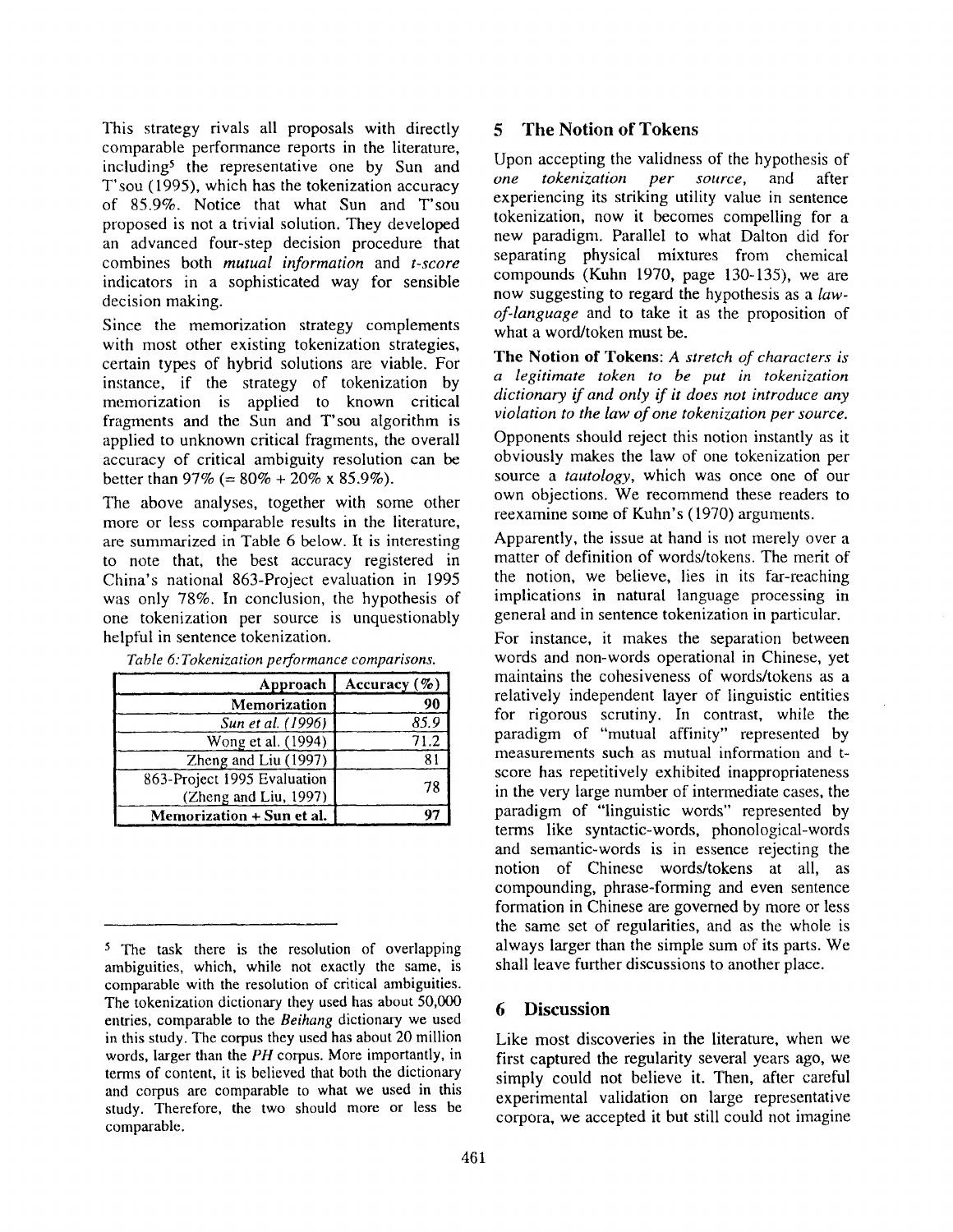any of its utility value. Finally, after working out ways that unquestionably demonstrated its usefulness, we realized that, in the literature, so many supportive evidences have already been presented. Further, while never consciously in an explicit form, the hypothesis has actually already been widely employed.

For example, Zheng and Liu (1997) recently studied a newswire corpus of about 1.8 million Chinese characters and reported that, among all the 4,646 different *chain-length-I two-characteroverlapping-type 6* ambiguous fragments which cumulatively occur 14,581 times in the corpus, only 8 fragments each has different tokenizations in different context, and there is no such fragment in all the 3,409 different *chain-length-2 twocharacter-overlapping-type 7* ambiguous fragments.

Unfortunately, due to the lack of a proper representation framework comparable to the critical tokenization theory employed here, their observation is neither complete nor explanatory. It is not complete, since the two ambiguous types apparently do not cover all possible ambiguities. It is not explanatory, since both types of ambiguous fragments are not guaranteed to be critical fragments, and thus may involve other types of ambiguities.

Consequently, Zheng and Liu (1997) themselves merely took the apparent regularity as a special case, and focused on the development of localcontext-oriented disambiguation rules. Moreover, while they constructed for tokenization disambiguation an annotated "phrase base" of all ambiguous fragments in the large corpus, they still concluded that good results can not come solely from corpus but have to rely on the utilization of syntactic, semantic, pragmatic and other information.

The actual implementation of the weighted finitestate transducer by Sproat et al. (1996) can be taken as an evidence that the hypothesis of one tokenization per source has already in practical use. While the primary strength of such a transducer is its effectiveness in representing and utilizing local and sentential constraints, what Sproat et al. (1996) implemented was simply a token unigram scoring function. Under this setting, no critical fragment can realize different tokenizations in different local sentential context, since no local constraints other than the identity of a token together with its associated token score can be utilized. That is, the requirement of one tokenization per source has actually been implicitly obeyed.

We admit here that, while we have been aware of the fact for long time, only after the dissemination of the closely related hypotheses of *one sense per*  discourse (Gale, Church and Yarowsky 1992) and *one sense per collocation* (Yarowsky 1993), we are able to articulate the hypothesis of *one tokenization per source.* 

The point here is that, *one tokenization per source*  is unlikely an isolated phenomenon. Rather, there must exist a general *law* that covers all the related linguistic phenomena. Let us speculate that, for a *proper linguistic expression* in a *proper scope,*  there always exists the regularity of *one realization per expression.* That is, only one of the multiple values on one aspect of a linguistic expression can be realized in the specified scope. In this way, *one tokenization per source* becomes a particular articulation of *one realization per expression.* 

The two essential terms here are the *proper linguistic expression* and the *proper scope* of the claim. A quick example is helpful here: part-ofspeech tagging for the English sentence *"Can you can the can?"* If the linguistic expressions are taken as ordinary English words, they are nevertheless highly ambiguous, e.g., the English word *can* realizes three different part-of-speeches in the sentence. However, if *"the can", "can the"*  and the like are taken as the underling linguistic expressions, they are apparently unambiguous: "the can/NN", "can/VB the" and the rest "can/MD". This fact can largely be predicted by the hypothesis of *one sense per collocation,* and can partially explain the great success of Brill's transformation-based part-of-speech tagging (Brill 1993).

As to the hypothesis of *one tokenization per source,* it is now clear that, the theory of critical tokenization has provided the suitable means for capturing the proper linguistic expression.

<sup>6</sup> Roughly a three-character fragment *abc* where a, b, c, *ab,* and *bc are* all tokens in the tokenization dictionary.

<sup>7</sup> Roughly a four-character fragment *abcd,* where a, b, *c, d, ab, bc,* and *cd are* all tokens in the tokenization dictionary.